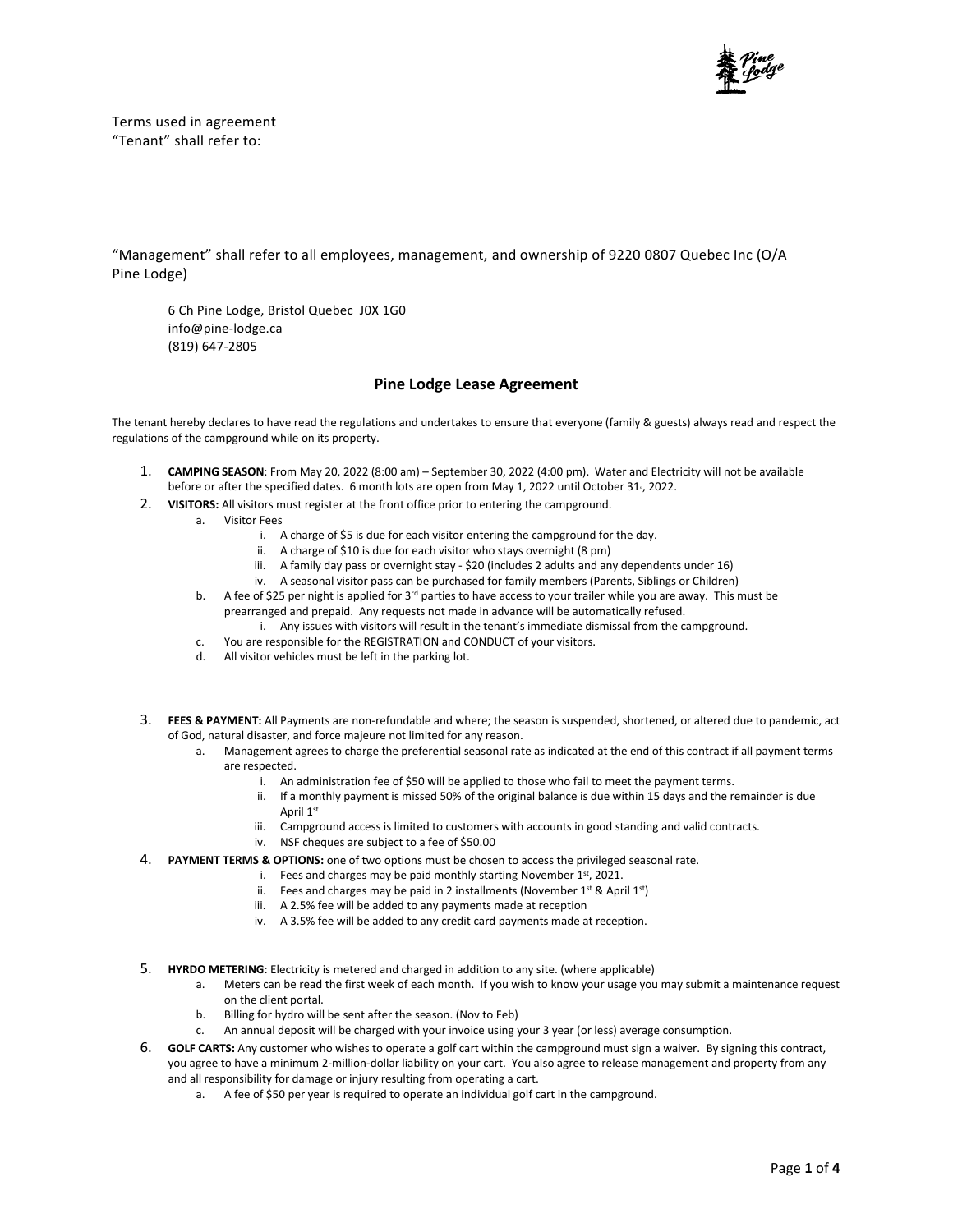

## 7. **SITES:**

- Access outside of seasonal dates is restricted between 9:00 am and 4:00 pm. No overnight camping or fires are permitted.
- b. This contract (seasonal lease agreement) will be updated and renew each year, unless Management decides otherwise or in the event of the departure of the designated tenant.
- c. If a printed copy of the contract is required to be mailed a fee of \$10.00 will be applied to your account.
- d. Properties are to be maintained in a neat and orderly manner.
- e. Any leaves, or other debris must be placed in compostable bags. You must not rake leaves and pine needles behind trailer sites or into the forest. (Fee of \$250)
- f. Personal objects, debris or other items must be removed and not stored under trailers, decks, sheds and structures.
- g. Sheds and storage must not be larger than 8' x 8' and 8' tall. One shed allowed per lot, structures must be prefabricated and without tarps or modified structure.
- h. Extra tents or accommodation are not allowed on any lots.
- i. All Tarps and covers must be removed no later than June 1
- j. A physical plan must be submitted to management for all modifications to a site. This includes decks, patios, gazebos, and any other construction.
- k. Any work started without a plan will be removed by the tenant upon the request of management.
- l. Any work completed over a water or electrical service will be removed as necessary for work. In the case of emergency, no warning will be given. Pine Lodge is not responsible for damage or loss resulting from work.
- m. Decks must be built with new materials and must not use pallets, off cuts or slab wood.
- n. All seasonal contracts assume the trailer will be stored on site during the off season. Management assumes no responsibility for damage to your property during this time.
- o. Any trees, shrubs, grass, stonework, or other physical alterations to a campsite become the property of the Management and shall not be removed unless requested by management at the time of the tenant's departure.
- p. Lawns: Mowing on seasonally contracted sites is to be done with your own maintenance equipment after 9 am Monday to Saturday only.
- q. Assistance with grass mowing can be arranged through the lodge for an additional fee.
- r. Watering of Grass or Flower beds must be done from Monday to Thursday between 8pm and 9 am. Extra time can be arranged for a limited period through the lodge for new sod or seed.
- s. Picnic tables are not provided for seasonally contracted sites.
	- i. Tables can be provided on a seasonal basis for a deposit of \$350.
- 8. **GARBAGE DISPOSAL**: Due to municipal regulations we will not have recycling.
	- a. Garbage pick-up will be scheduled for Sunday. A ticket must be purchased for garbage to be picked up.
	- b. Any large or construction items must be paid for before being placed out for pickup (this includes couches, awnings, bbq, tents, gazebos, etc)
	- c. Our garbage cans are not for personal garbage. These are intended for cans, bottles, candy wrappers, etc. Please do not use them for your daily garbage.
	- d. Garbage placed out without payment will have a fee of \$5 applied. After the third time a deposit of \$150 must be provided to remain in the campground.
- 9. **VEHICLES:** Each seasonal site includes a parking permit for one vehicle unless otherwise stated.
	- a. Unregistered vehicles parked at a campsite will incur a fee of \$5.00 and must be removed immediately upon request. The fee will be added to your account.
		- b. Do not exceed 10 km/h in the campground.
		- c. No four wheelers, dirt bikes, off road or other recreational vehicles allowed in the campground at any time.
		- d. During the season utility, vehicle, boat or other tag along trailers can't be stored on lots or in the parking lot. They must use the storage area.
			- i. Fees are \$10 per night or \$125 per season.
			- ii. A storage contract must be signed prior to use.
- 10. **ELECTRONIC GATE**: Any damage caused to the gate through the fault of a camper or visitor will be the financial burden of the seasonally contracted tenant.
	- a. 2 RFID entry tokens will be provided with each seasonally contracted lot or cabin
	- b. The tokens provided for entry are for the sole use of the tenant's vehicle. Any token lent to another guest or tenant will be permanently disconnected. (every vehicle must have its own token)
	- c. Replacement or additional tokens can be provided for a fee of \$10.
	- d. Guest vehicles must be left in the parking lot.
- 11. **FIRES:** We are served by a volunteer fire department and local by-laws state that all fires must be contained within a CSA approved outdoor fire place.
	- a. All firewood must be purchased through Management. Firewood can't be brought into the campground.
		- b. Management reserves the right to put a fire ban in place. While under fire ban conditions please do not use open flame or torches
		- c. Fire places which are in a state of disrepair must be removed from the campground. After one warning they will be removed at your cost
		- d. All fire places must have a solid top which cannot be removed, a chimney and a spark arrestor.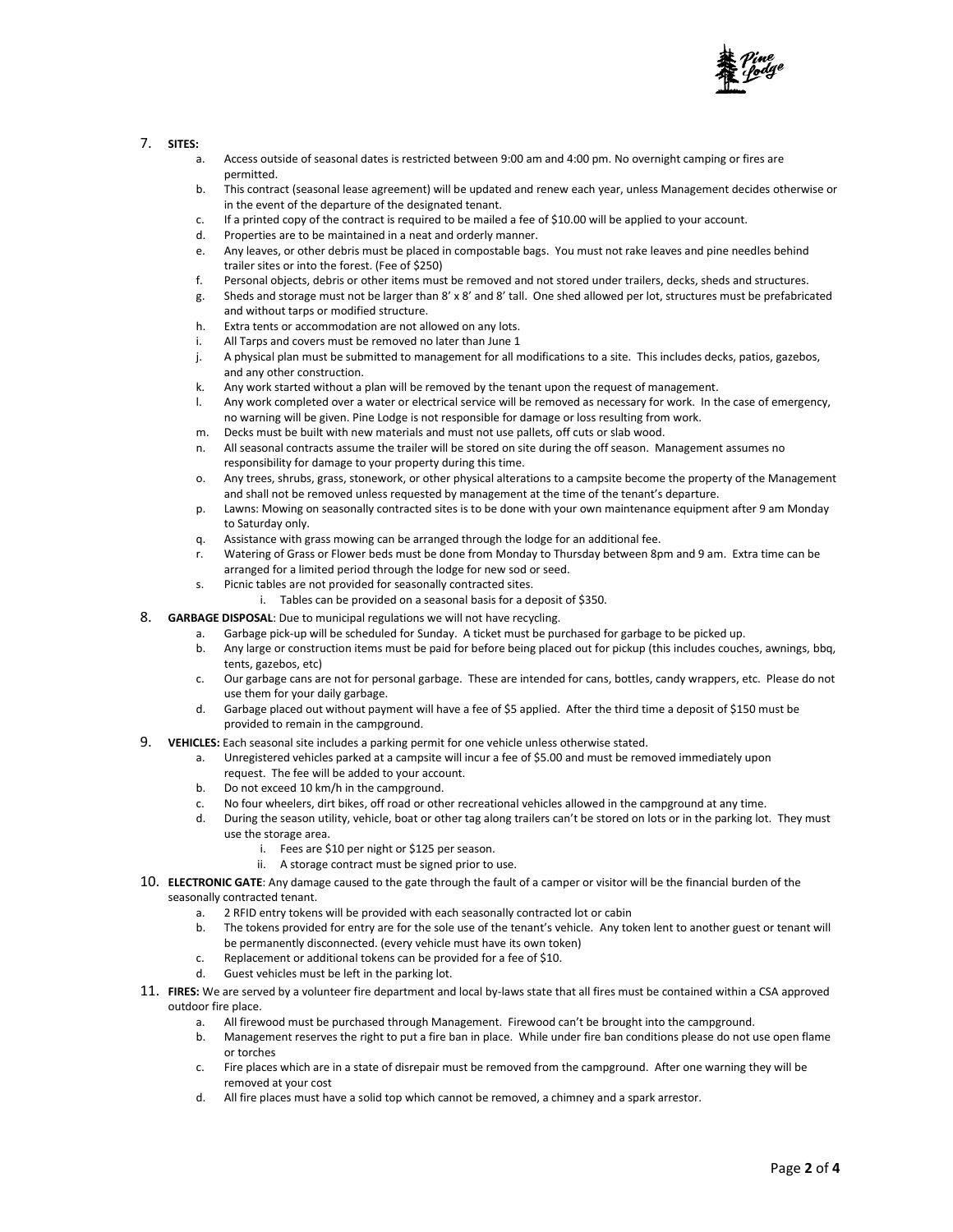

- e. No pressure treated wood, garbage or pine needles can be burned in a fireplace.
- f. Please have a hose or bucket of water nearby when having a fire.
- g. Fires must be fully extinguished before vacated. (Reoccurring issues will result in the removal of your fire place.)
- 12. **CONDUCT:**
	- a. Nighttime noise: Quiet hours are 11 pm until 9 am. Please be considerate of your neighbours
	- b. Daytime noise: Must not be excessive or considered to be disrespectful to neighbours.
	- c. Children (16 under) must be on their own campsite by 10 pm unless accompanied by parents.
	- d. Inappropriate conduct may result in the immediate termination of your seasonal contract.
	- e. At no time is amplified or live music allowed in the campground.
	- f. No personal items may be left on the beach overnight. Any items left will be removed and discarded each morning
	- g. All watercraft and floating air devices must be tied in the water to the right of the buoy line.
	- h. Canoes & Kayaks must be kept on the rack when not in use or returned to your lot..
	- i. Boats must not be left tied to the dock. Boats can be tied to the right of the buoy line.
	- j. No glass bottles or containers are permitted on the beach. Please use plastic or cans.
	- k. Events such as weddings, large birthday parties, anniversaries are not allowed in the campground unless approved by management.
- 13. **ANIMALS:**
	- a. Dogs must be accompanied by an individual over the age of 12. The individual responsible must always be able to keep control of the animal .
	- b. Dogs must be kept on leashes at all times
	- c. Poop and Scoop everywhere, at all times.
	- d. Aggressive dogs will not be tolerated in the park.
- 14. **FIREWORKS:** Are not allowed on the property with the exception of events approved by management. Use of Fireworks may result in your removal from a seasonal contracted lot without refund or reimbursement.
- 15. **TRAILERS:**
	- a. Any trailer that is being sold in the park must be listed with management. A 3% commission will be charged regardless of who sells the unit. All purchasers of trailers must be approved by management before the unit is sold. If there is a waiting list, the tenant may not have the option to sell and be asked to remove all property prior to the end of this contract.
	- b. Any new tenants must provide pictures for a trailer older than 10 years showing it to be in good condition. Trailers deemed by management to be unsuitable will not be allowed on a lot.
	- c. Older trailers may be allowed at the discretion of management. A deposit of \$500 is required to reserve a seasonal lot when the trailer is older than 10 years.
	- d. Proof of inspection for the propane system is deemed necessary and must be completed by a licensed inspection company at the following intervals.
		- i. 10 to 14 years on arrival
		- ii.  $15 19$  years every 3 yrs
		- iii. 20 years and over Annually
		- iv. At no time is a propane tank larger than 30 lbs allowed on the property.
	- e. Electrical inspections may be requested for any trailer suspected of having issues or unlicensed repairs.
	- f. At any time and for any reason Pine Lodge can request that trailers currently on a lot be replaced by newer models or that a deposit of \$250 be given to remain on a seasonal lot.
	- g. Anyone who needs assistance moving or installing a trailer can arrange a time at the office. By signing below you agree that management do not assume any responsibility for liability, damage or other possible costs or fees associated with or resulting from the task of relocating or installing your trailer or personal property.
	- h. A seasonally contracted lot must not be left vacant for a period of longer than 21 days. After this period management will assume you have terminated the lease, apply the premium billing and find new tenants.
	- i. All fees, or charges must be paid in full before trailers can be removed from any lot.
	- j. If you wish to be placed on the waiting list for a lot you must inform Pine Lodge by email with the specific lot number. If you wish to be placed on the waiting list for a transfer to a new lot you must complete the applicant form on the website. Management will use its discretion and has no responsibility to follow the waiting list if it feels so inclined.
	- k. All new tenants must provide proof of ownership in their name for the trailer being placed on management's property.
- 16. **REMOVAL & STORAGE**: Any client who fails to remain in good standing will have his / her property removed from the site or cabin by management after one written warning. The property will be placed in storage (6 months).
	- a. Written warnings will be emailed to the contact information on file. It is the responsibility of the client to update any contact information.
	- b. Storage is calculated from the day of removal from camping site.
	- c. Management is not responsible for any lost, damaged or discarded property while moving property to storage.
	- d. Storage rates are \$350 per month with no insurance coverage or liability on the part of management or the incorporation. After the 6-month term all personal belongings left on Management's property may be discarded at the clients cost and without warning.